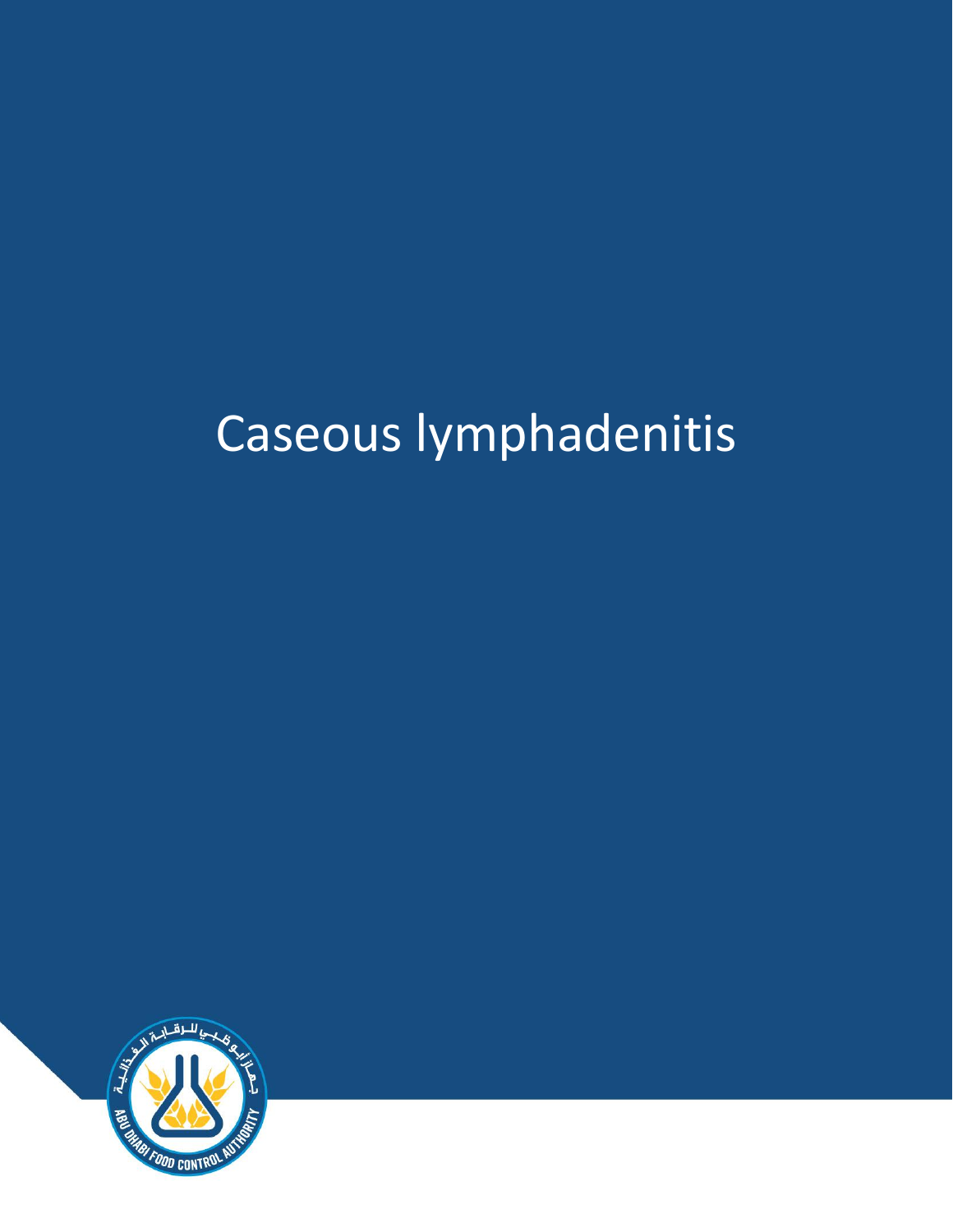

 Caseous lymphadenitis is a chronic and subclinical disease of sheep and goat of worldwide distribution. It is also infecting cattle and horses, and rarely, humans; thus, it is considered an occupational zoonosis. The pathogen has been isolated from other species, including pigs, buffaloes, deers, porcupines, llamas, camels and laboratory animals.

Dromedary camel infections with pyogenic bacteria Corynebactenium pseudotuberculosis (and C. pyogenes) are common particularly in the form of lymphangitis.

## **Etiology:-**

 Corynebacterium pseudotuberculosis its causal agent. It is small club-shaped rod (1-2 µm) Gram-positive, nonencapsulated and nonsporing bacteria. It is produces lesions similar to those of tuberculosis. In stained smears, the rods appear isolated and have pleomorphic forms, from coccoids to filamentous rods, grouped in parallel cells or in a format similar to Chinese letters.

## **Epidemiology:-**

 The disease was reported from several countries in Middle East (Egypt, KSA, UAE, Iran), Asia (India, China, Russia), East Africa (Kenya and Ethiopia) and Australia. C. pseudotuberculosis strain was isolated in Saudi Arabia from eight camels with caseous lymphadenitis. Postmortem revealed emaciation and presence of multiple external and internal abscesses particularly in the lungs and liver. The body lymph nodes were enlarged and congested but without abscesses formation. In Ethiopia reported a chronic condition locally called mala in adult camels which resembled caseous lymphadenitis in small ruminants.

C. pseudotuberculosis infection in Dromedary camels produced a chronic disease (Caseous lymphadenitis) in adult camels. Clinically and pathologically, the disease in adult camels generally resembled that of sheep with the exception of: (1) the predominance of muscular and subcutaneous abscesses, (2) the lymph nodes were